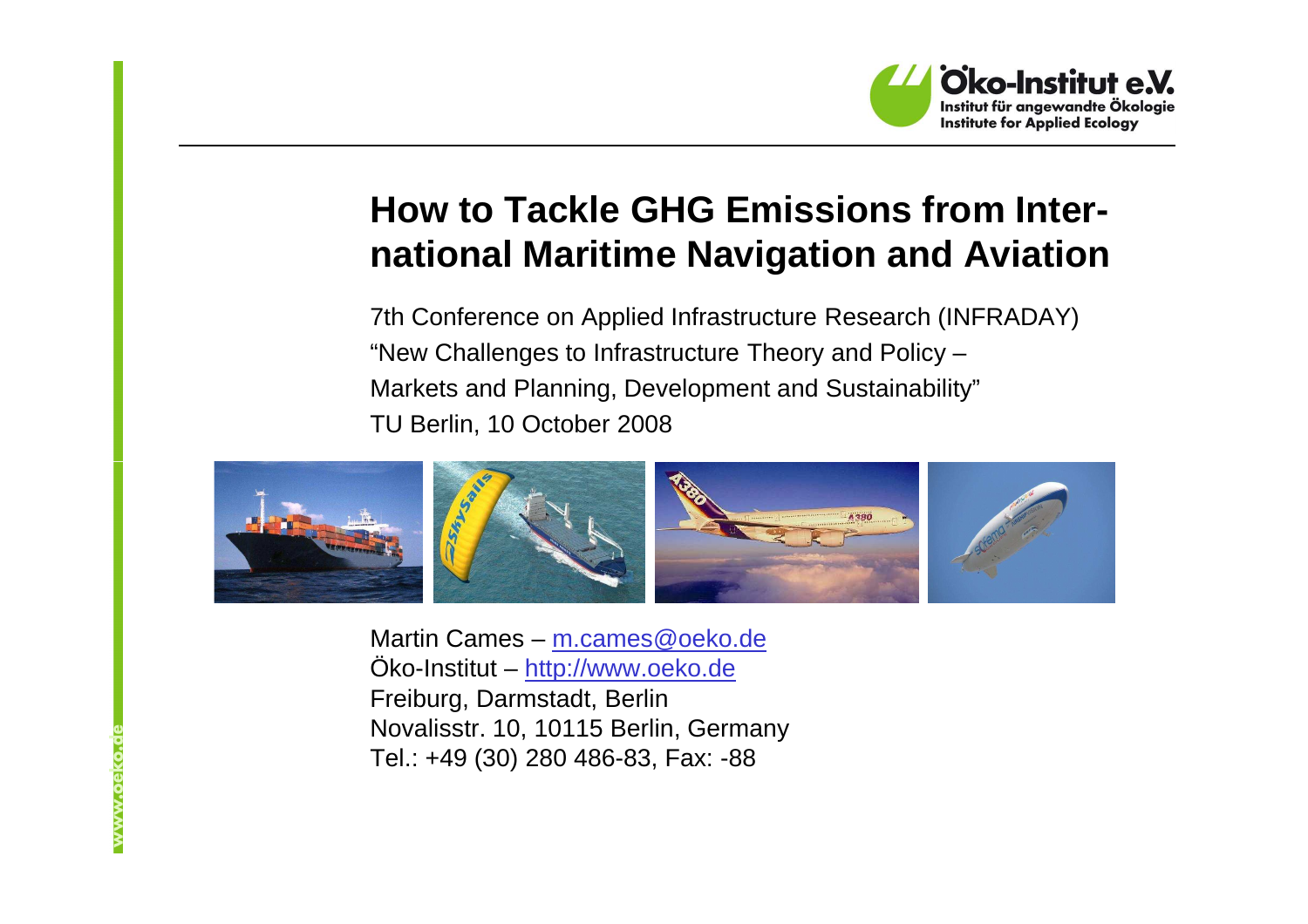## **Mandate**



#### **Kyoto Protocol, Art. 2.2**

 "The Parties included in Annex I shall pursue limitation or reduction of emissions of greenhouse gases not controlled by the Montreal Protocol from aviation and marine bunker fuels, working through the International Civil Aviation Organization and the International Maritime Organization, respectively."

- •**Only Annex I Parties?**
- **Emissions are not included in the quantified targets and only reported**•
- •**Working through ICAO/IMO**
- • **ICAO**
	- Has indorsed emissions trading in 2004
	- GIACC: possible global aspirational goals (fuel efficiency, no cap)
- • **IMO**
	- MFPC 57
		- Develop a scheme to address GHG emissions by June 2009
		- Overwhelming majority: covering all ships independently of flag
	- MEPC 59: study and debate on market based measures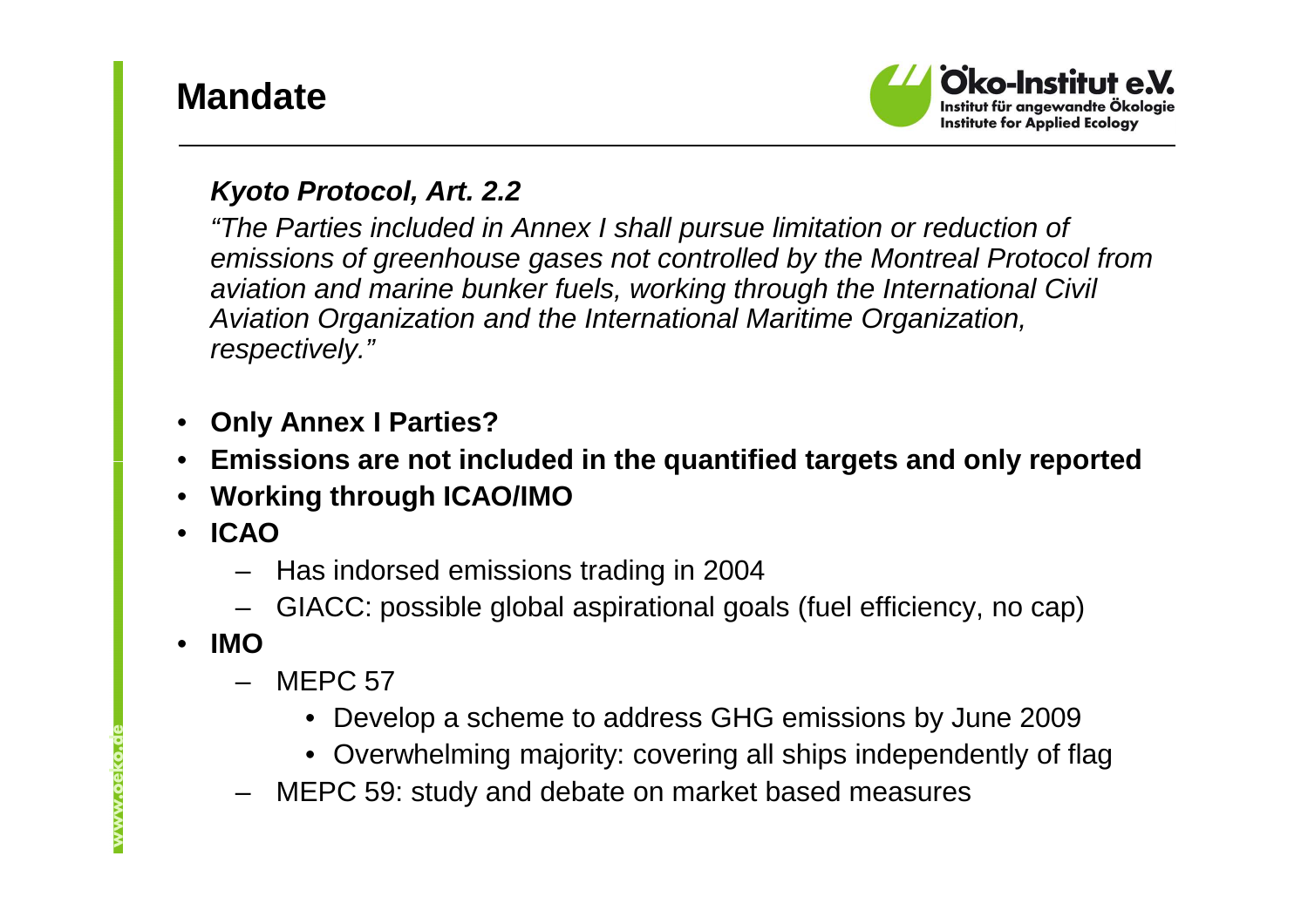## **Why does it matter?**



- Aviation and maritime emissions are comparable to large Annex I countries.
- International transport is one of the fastest growing sources of GHG emissions
- Growth in emissions in these sectors would significantly impair global reduction effort



www.oeko.c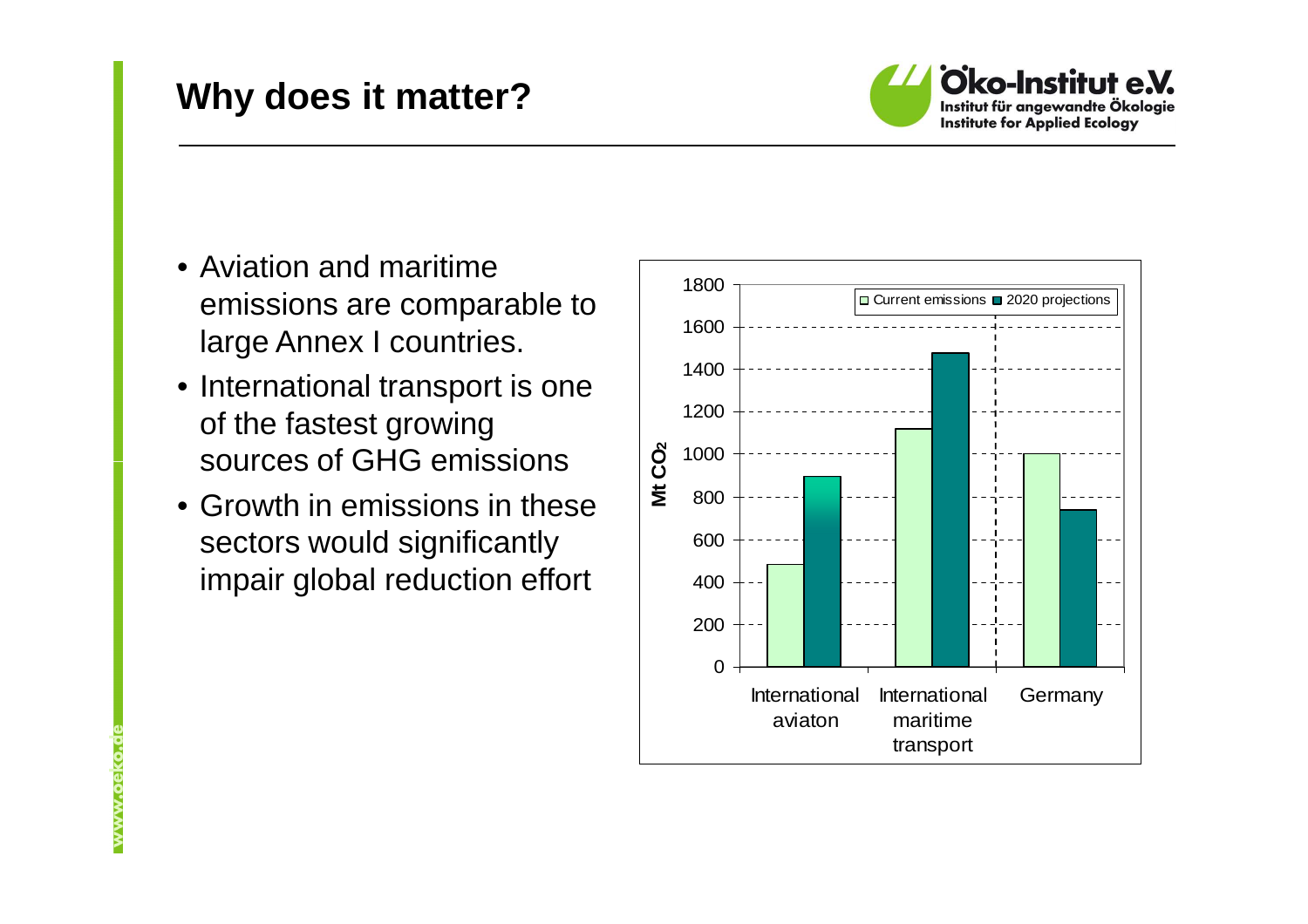## **Controversial issues**



#### • **Assignment of emissions**

- Route, fuel sales, cargo
- 4 other options

#### • **Approach**

- Inclus Inclusion in national totals: requires assignment of emissions
- Sectoral approach: would cover all parties, no assignment needed, regional approach possible

#### •**Coverage**

- Only Annex I: distortion in competition & leakage (flagging out)
- All parties: How to reflect "common but differentiated responsibilities (CBDR)"?

#### • **Responsibilities**

- UNFCCC: setting the target
- ICAO/IMO: establishing policies and measures

#### • **Targets**

- National totals: implicitly
- Sectoral approach: comparable to average of Annex I Parties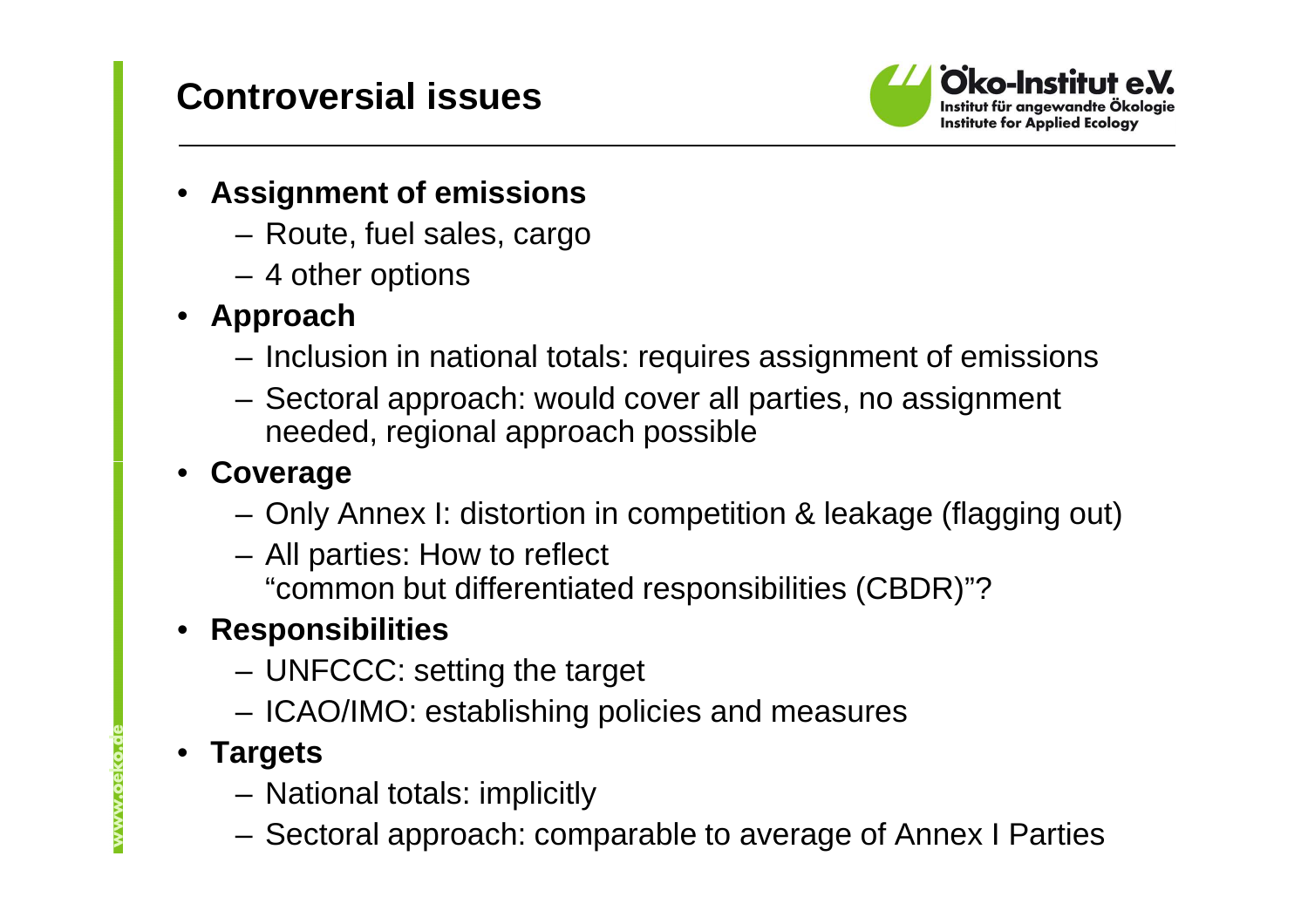## **Aviation**



- •**Inclusion of Aviation into the EU ETS**
- • **Coverage**
	- all flights to and from EU airports
	- All airlines are treated equally, i.e. not distortion in competition

#### • **Allocation of allowances for 2012 and 2013 to 2020**

- 2012: 97% of average annual emissions 2004 to 2006
- 2013 to 2015: 95% of average annual emissions 2004 to 2006
- 15% of allowances to be auctioned in 2012
- Auctioning in later periods may be increased via EU ETS review
- 3% of allowances reserved for new or fast-growing operators
- Remaining allowances to be allocated free of charge by benchmarking based on tonne-kilometres

#### • **Auctioning revenues**

www.oeko.

- Decision by Member States, among other things …
- adaptation to climate change in the EU and third countries
- **Reduction in 2020: -190 Mt CO<sup>2</sup> compared to business as usual**•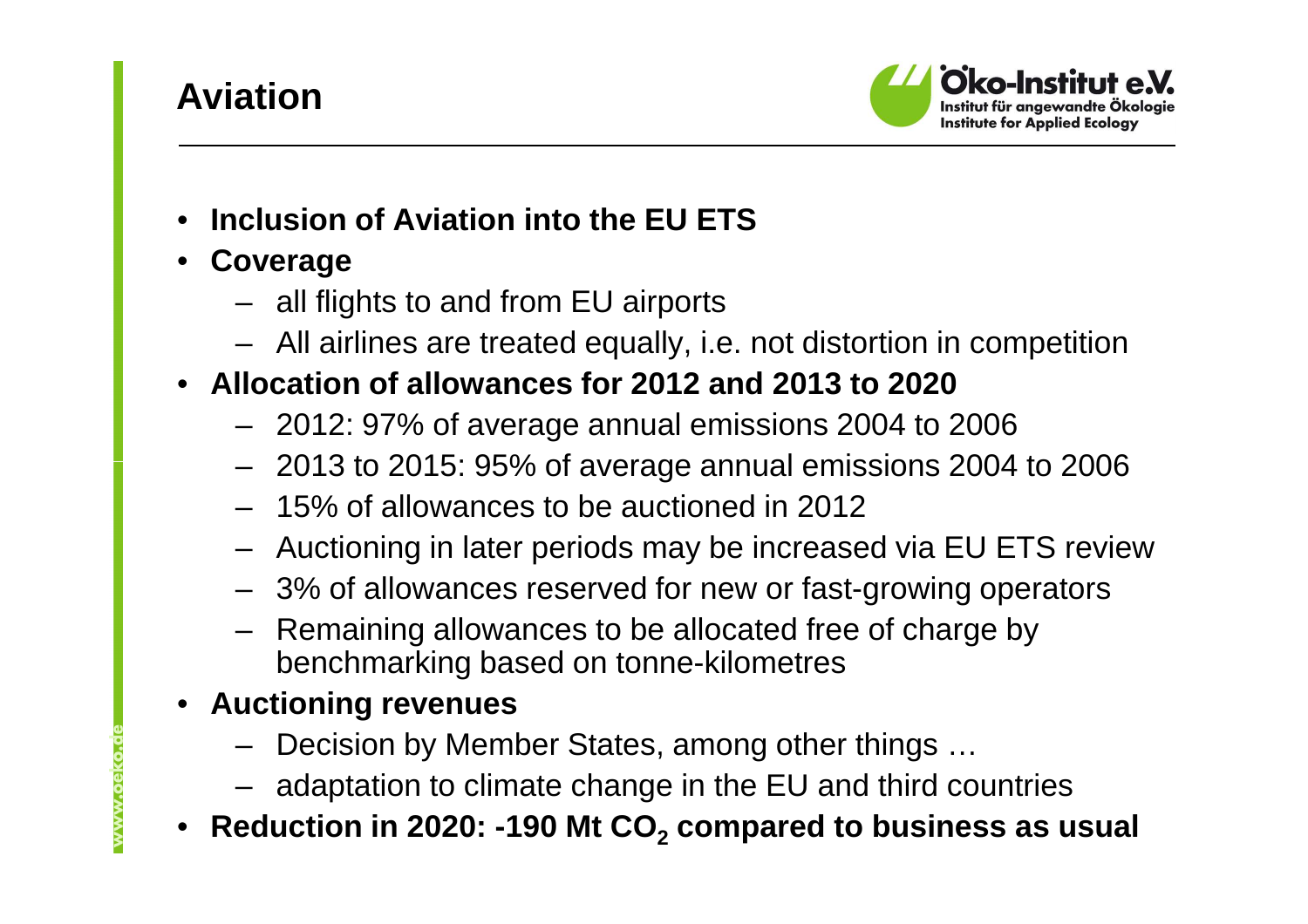#### **Demand for air transport**





www.oeko.de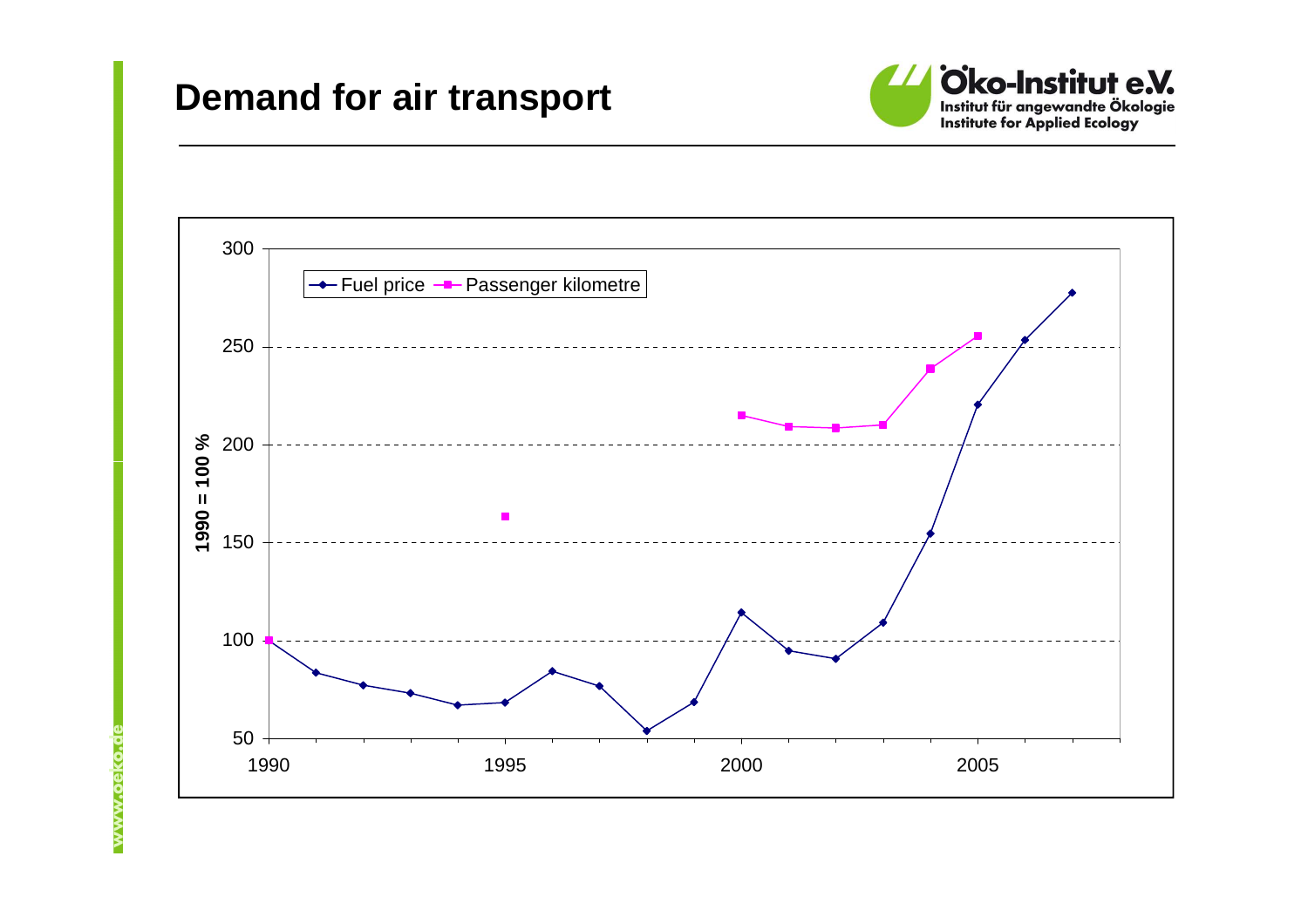## **Maritime transport**



- • **Debate under IMO (MEPC)**
	- Emissions trading (Norway, France, Germany, EU)
	- CO<sub>2</sub> charge (Denmark, Norway)
- • **Maritime emissions trading scheme (METS)**
	- Coverage:  $CO<sub>2</sub>$  emissions of ships in international trade
	- $-$  System: open, i.e. units from CDM/JI can be used
	- Allocation: auctioning (avoid windfall profits, less complex)
	- Revenues
		- Research, development & deployment programsin the shipping sector
		- Funding measures to avoid deforestation or facilitate adaptation in developing countries to reflect CBDR
- •**Unilateral action of the EU in preparation**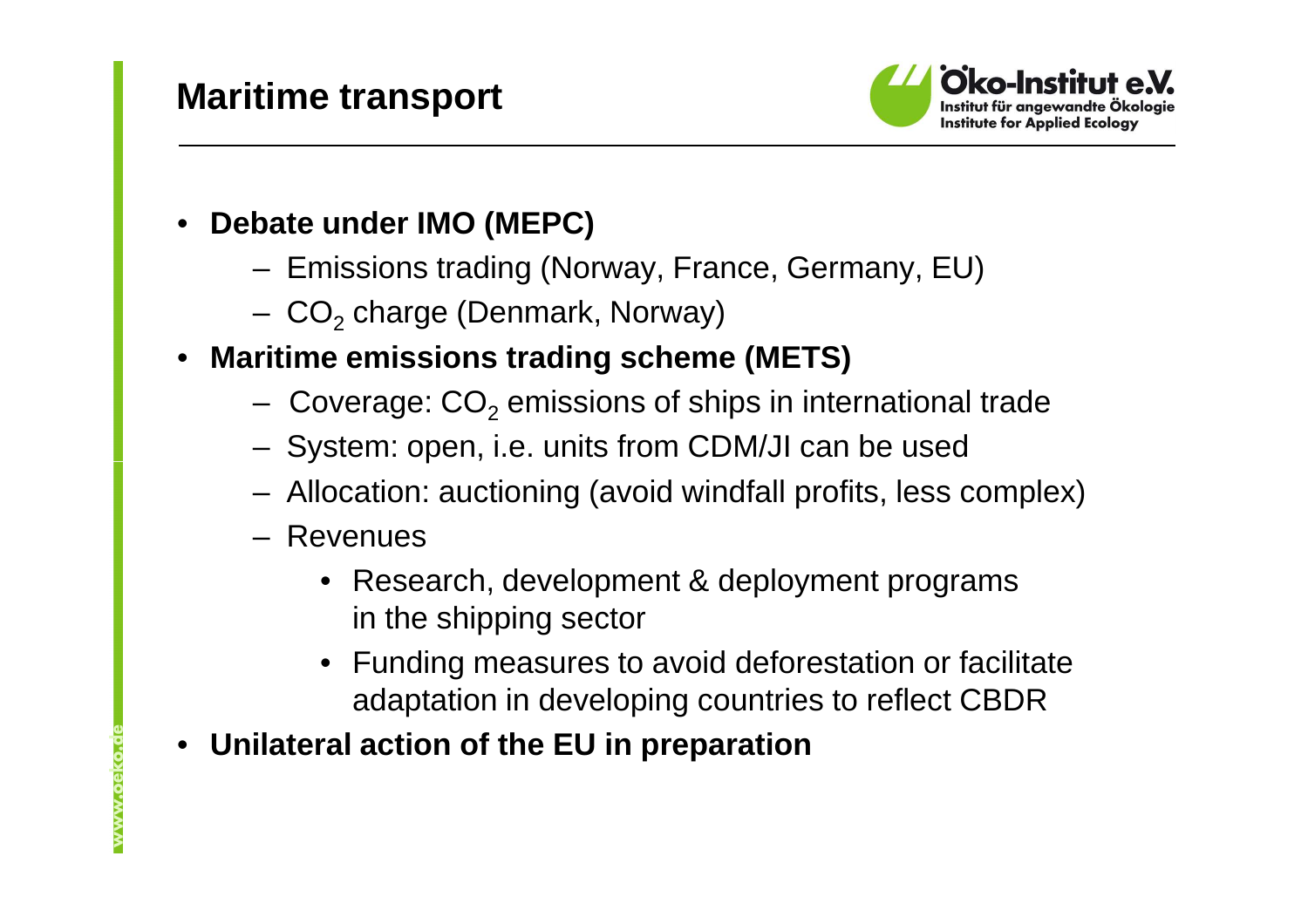# **Conclusions**

www.oeko.



- • **International aviation and maritime transport are important sectors**
- • **They need to be included in post 2012 regime with clear and meaningful targets**
- • **Different features of aviation and maritime transport need to be reflected**
- $\bullet$  **Negotiations are – as for the Kyoto Protocol – rather difficult**
	- Need for stronger UNFCCC leadership and enhanced cooperation between UNFCCC and IMO/ICAO
	- How to address CBDR while avoiding leakage?
- $\bullet$  **Including international maritime transport and aviationpost 2012 could contribute to necessary financial resources**